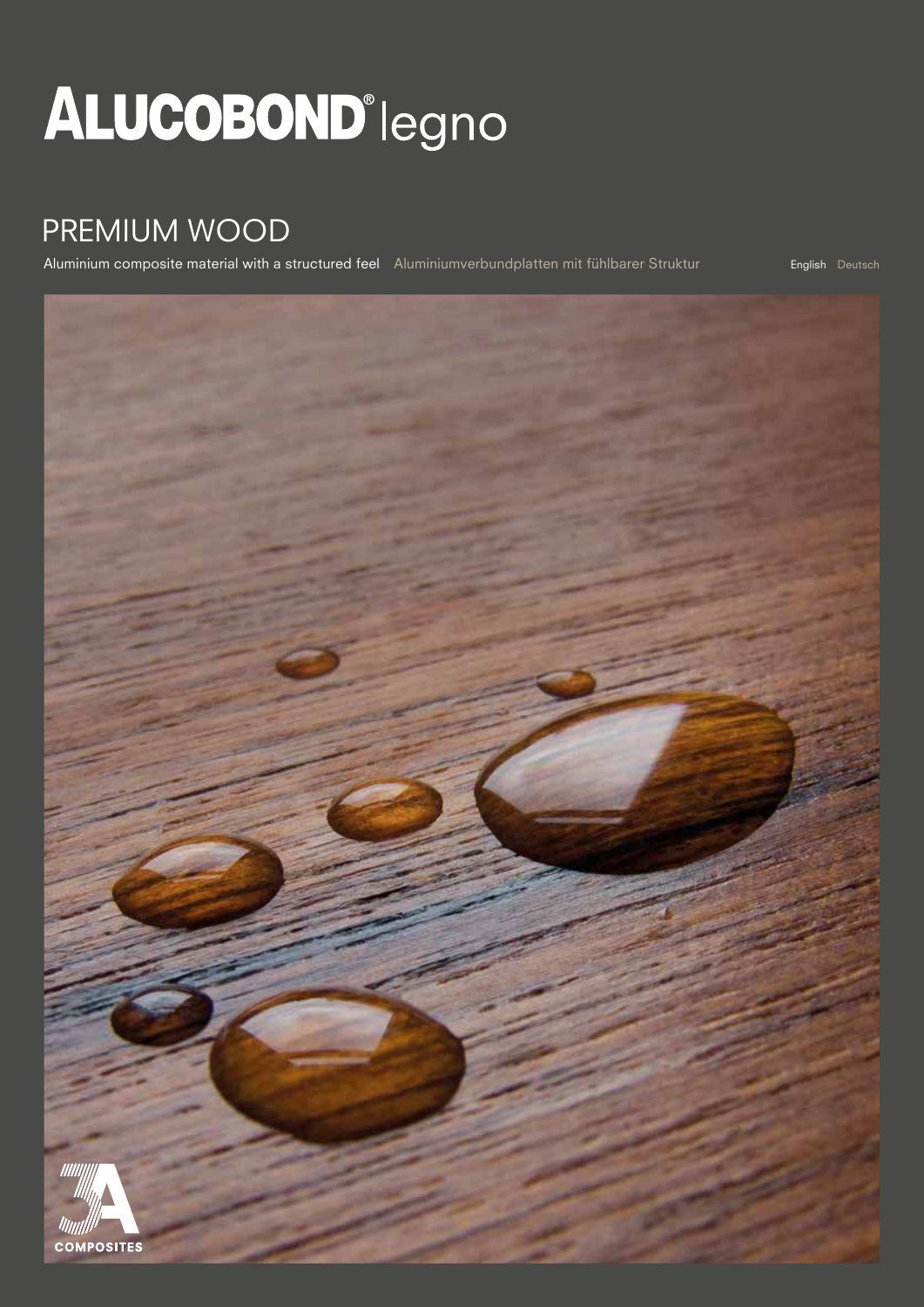### NATURAL BEAUTY MEETS A POWERFUL CHARACTER NATURSCHÖNHEIT TRIFFT CHARAKTERSTÄRKE

ALUCOBOND® legno composite panels are real natural beauties: four different wood look finishes showcase wood at its most exclusive and a special coating adds a grainy structured feel to the surface. It makes the lively wood decors even more authentic and the wood grain pattern is not repeated, even in five-metre long panels.

ALUCOBOND® legno composite panels also display their powerful character: The flatness and flexural strength of these lightweight panels, mean ALUCOBOND® legno is ideal for numerous different façades – both in large formats or as narrow slats. In addition, the panel's diverse processing options ensure the greatest possible architectural scope. Panels can be folded into complex and multidimensional shapes and given a sharp and precise geometry using routing and folding. The extreme durability and weather resistance provided by ALUCOBOND® legno composite panels mean they outperform natural wood. The panels are resistant to fungus and rotting, and protected against moss growth and weathering.

ALUCOBOND® legno is fully recyclable and demonstrates a high level of sustainability in the life cycle of the material.

ALUCOBOND<sup>®</sup> legno Verbundplatten sind wahre Naturschönheiten: Die vier Dekore zeigen Holz in seiner edlen Optik. Durch die spezielle Beschichtung erhält die Oberfläche eine fühlbare Struktur. Dadurch wirken die plastischen Holzdesigns noch authentischer. Und die Maserung bleibt bis zu einer Plattenlänge von fünf Metern ohne Wiederholungen.

ALUCOBOND® legno Verbundplatten sind dazu charakterstark: Die Planheit und Biegesteifigkeit der Platten sowie ihr geringes Eigengewicht ermöglichen den Einsatz von ALUCOBOND® legno auf vielen unterschiedlichen Fassaden sowohl als großformatige Fassadenplatte als auch in kleinen Schindeln. Zudem bieten die Platten durch ihre Bearbeitungsvielfalt eine große architektonische Freiheit. Sie lassen sich komplex und mehrdimensional biegen und mittels der Fräskanttechnik scharfkantig und präzise verarbeiten. Auch mit ihrer enormen Langlebigkeit und Witterungsbeständigkeit punkten ALUCOBOND® legno Verbundplatten gegenüber Naturholz. Die Platten sind resistent gegen Pilzbefall und Fäulnis, sowie geschützt gegen Moosansatz und Verwitterung.

ALUCOBOND® legno ist vollständig rezyklierbar und beweist so eine hohe Nachhaltigkeit im Lebenszyklus des Materials.



ALUCOBOND® composite panels provide an elegant and dimensionally stable solution even for tight corners or curves on buildings. All photos: Wohlrab Die ALUCOBOND® Verbundplatten zeichnen auch enge Krümmungen am Gebäude elegant und formstabil nach.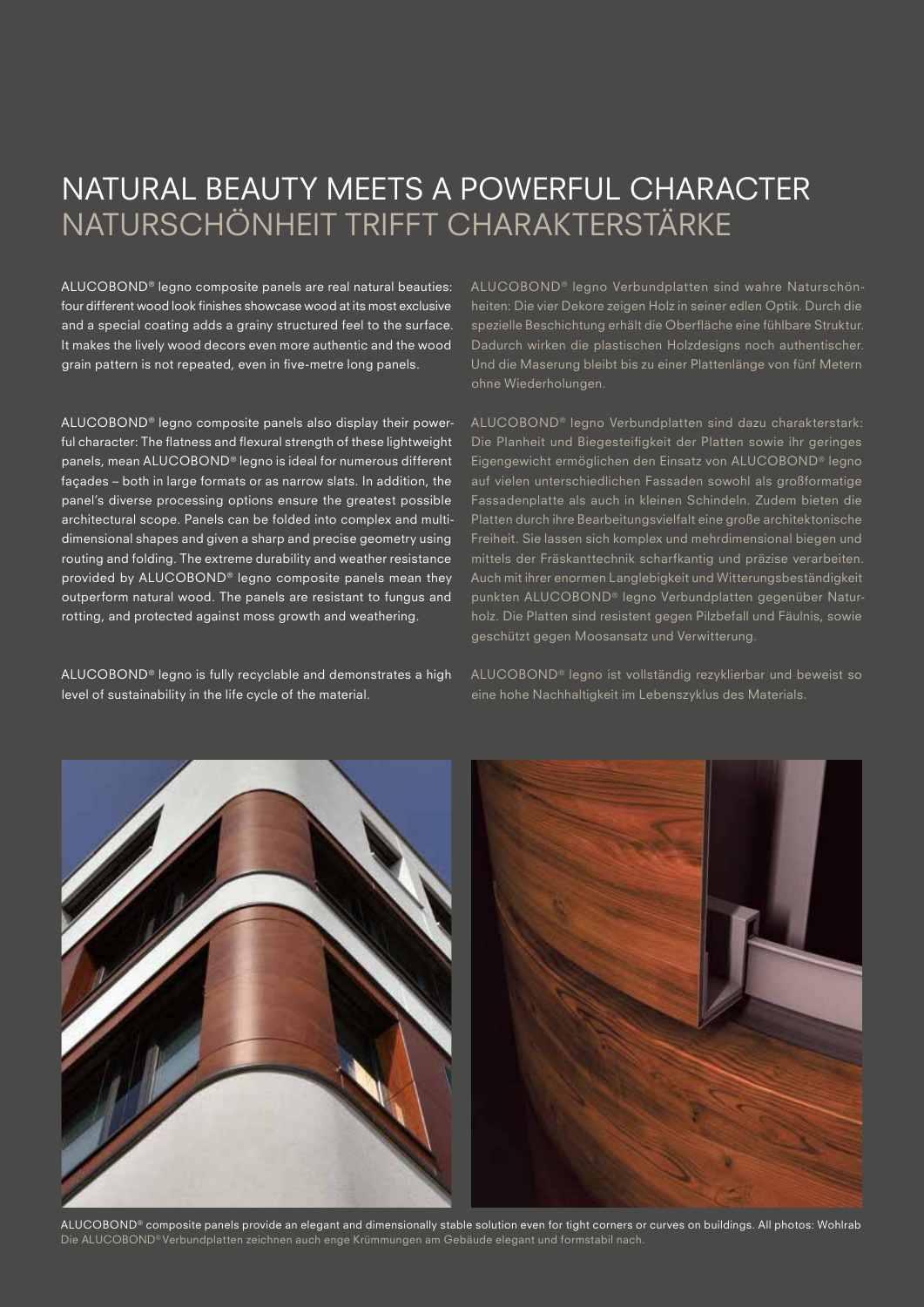

## TOUCH & FEEL



#### ANTIC PINE | D8005



#### erican zebrano di provincia di provincia di provincia di provincia di provincia di provincia di provincia di p<br>D8004



### EUROPEAN WALNUT **International Contract Contract Contract Contract Contract Contract Contract Contract Contract Contract Contract Contract Contract Contract Contract Contract Contract Contract Contract Contract Contract Co**

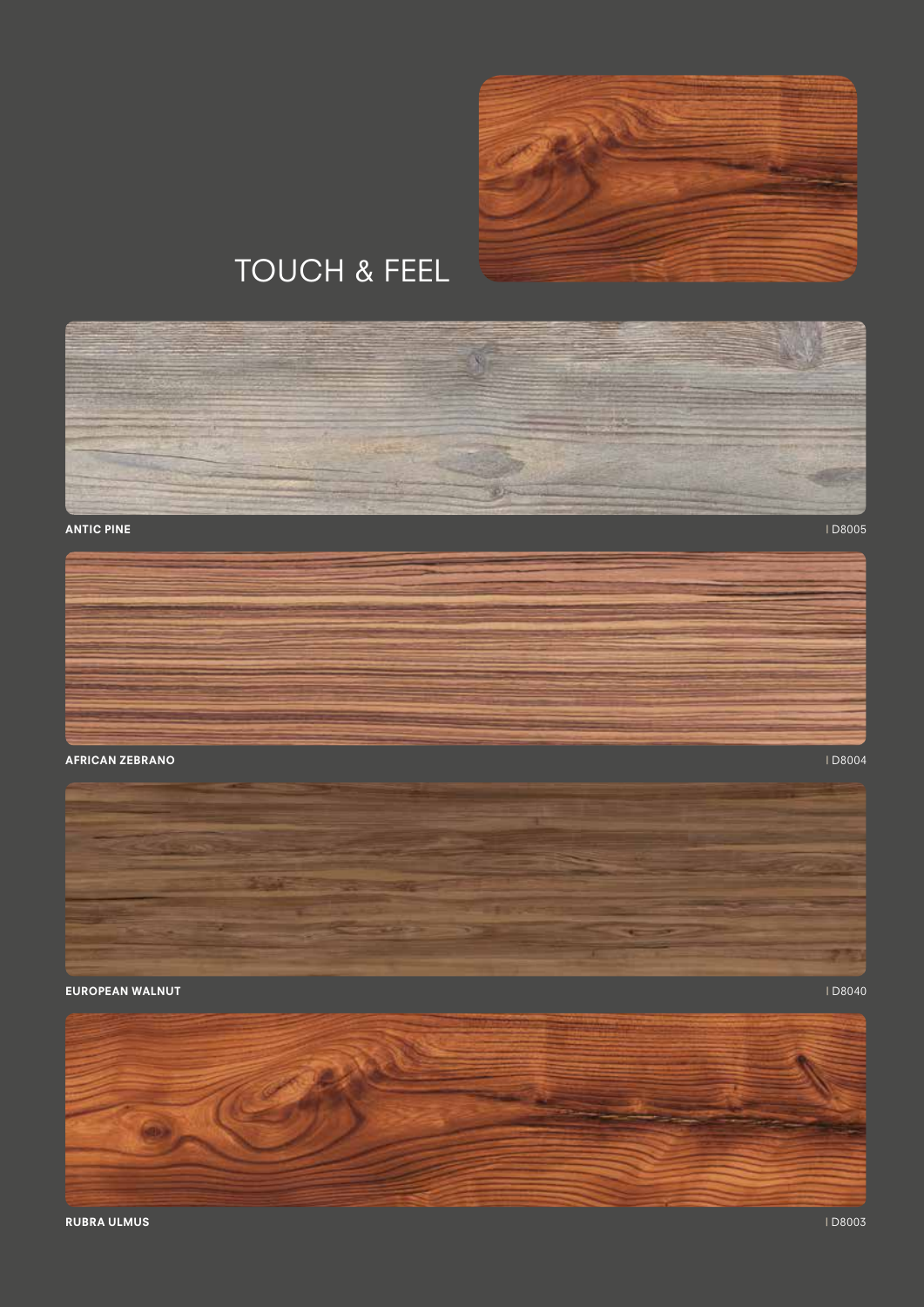

Go with the flow: The natural cycle of life characterizes the NU-Office's architecture and open spaces, its technical facilities and the materials used in construction. I Alles im Fluss: Der Lebenskreislauf der Natur prägt die Architektur und den Freiraum, die Haustechnik und das Baumaterial des NU-Office.



Delicate relief or flush with the façade? Thanks to thin ALUCOBOND® composite panels, it is the architectural concept which dictates the appearance of the building. I Zartes Relief oder fassadenbündig? Dank der dünnen ALUCOBOND® Verbundplatten bestimmt die architektonische Idee die Gebäudeansicht.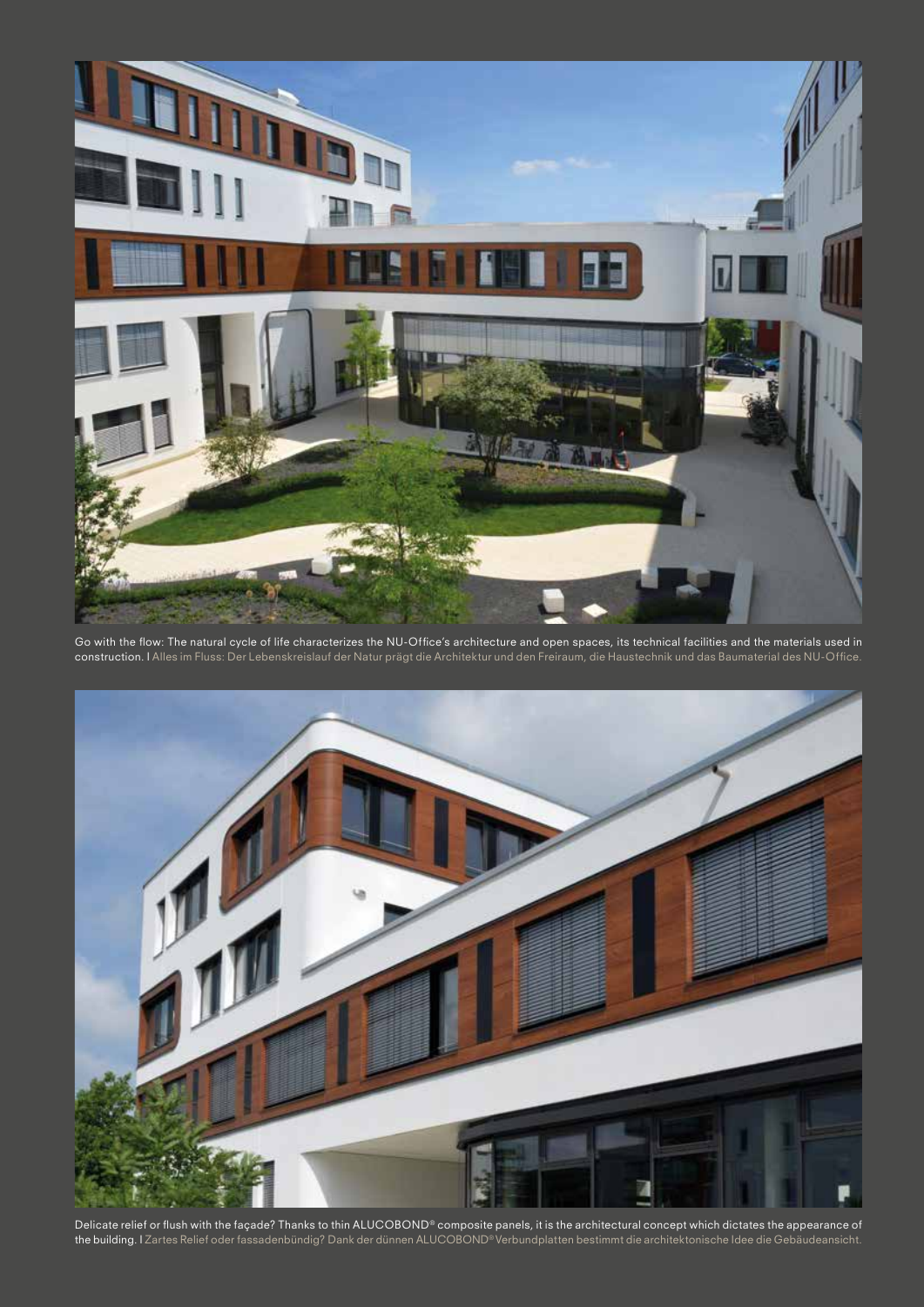### NATURAL, VERSATILE, DURABLE NATÜRLICH, VIELSEITIG, LANGLEBIG



Nature-loving: Excellent CO<sub>2</sub> balance and sophisticated wood look in ALUCOBOND® composite panels at the NU-Office in Munich. I Der Natur verbunden: Das NU-Office in München überzeugt mit einer hervorragenden CO $_2$ -Bilanz und mit der edlen Holzoptik von ALUCOBOND® Verbundplatten. Architect: Architecture Office Falk von Tettenborn I Photo: Katzer

We love wood. And we also love sophisticated architecture. That was our reason for developing top-quality structured ALUCOBOND® legno cladding panels, which combine all the natural beauty of wood and all the benefits of ALUCOBOND® aluminium composite panels.

#### ALUCOBOND® legno advantages:

- low weight
- fire protection class A2 (non-combustible)
- excellent flatness and high flexural strength
- high level of flexural strength for both complex and tight bends, as well as three-dimensional and amorphous curvature
- versatile processing options using routing and folding techniques
- large variety of panel formats from very large to very small
- natural-looking, varied wood look with grainy structured feel
- easy clean surface
- light and UV resistance without losing colour
- resistance to fungus, moss, decay and weathering light and UV
- extreme durability
- complete recyclability

Wir lieben Holz. Und wir lieben anspruchsvolle Architektur. Daher entwickelten wir ALUCOBOND® legno, hochwertige strukturierte Fassadenplatten mit der natürlichen Schönheit von Holz und dem guten Materialcharakter von ALUCOBOND® Aluminium Verbundplatten.

ALUCOBOND® legno überzeugt mit:

- einem geringen Eigengewicht
- der Brandschutzklasse A2 (nicht brennbar)
- einer exzellenten Planheit und hohen Biegesteifigkeit
- einer sehr guten Biegbarkeit in komplexe und enge, auch dreidimensionale und amorphe Krümmungen
- einer vielseitigen Bearbeitung durch die Fräßkanttechnik
- einem variablen, auch sehr großen oder schmalen Plattenformat
- einer natürlich anmutenden, abwechslungsreichen Holzoptik mit Struktur
- einer einfachen Reinigung der Oberflächen
- einer Licht- und UV-Beständigkeit ohne Farbverluste
- einer Resistenz gegen Pilzbefall, Moos, Fäulnis und Verwitterung
- einer extremen Langlebigkeit
- einer vollständigen Rezyklierbarkeit

Receive further information from your ALUCOBOND® sales manager or on www.alucobond.com.

Weitere Informationen erhalten Sie bei Ihrem ALUCOBOND® Verkaufsleiter oder auf www.alucobond.com.